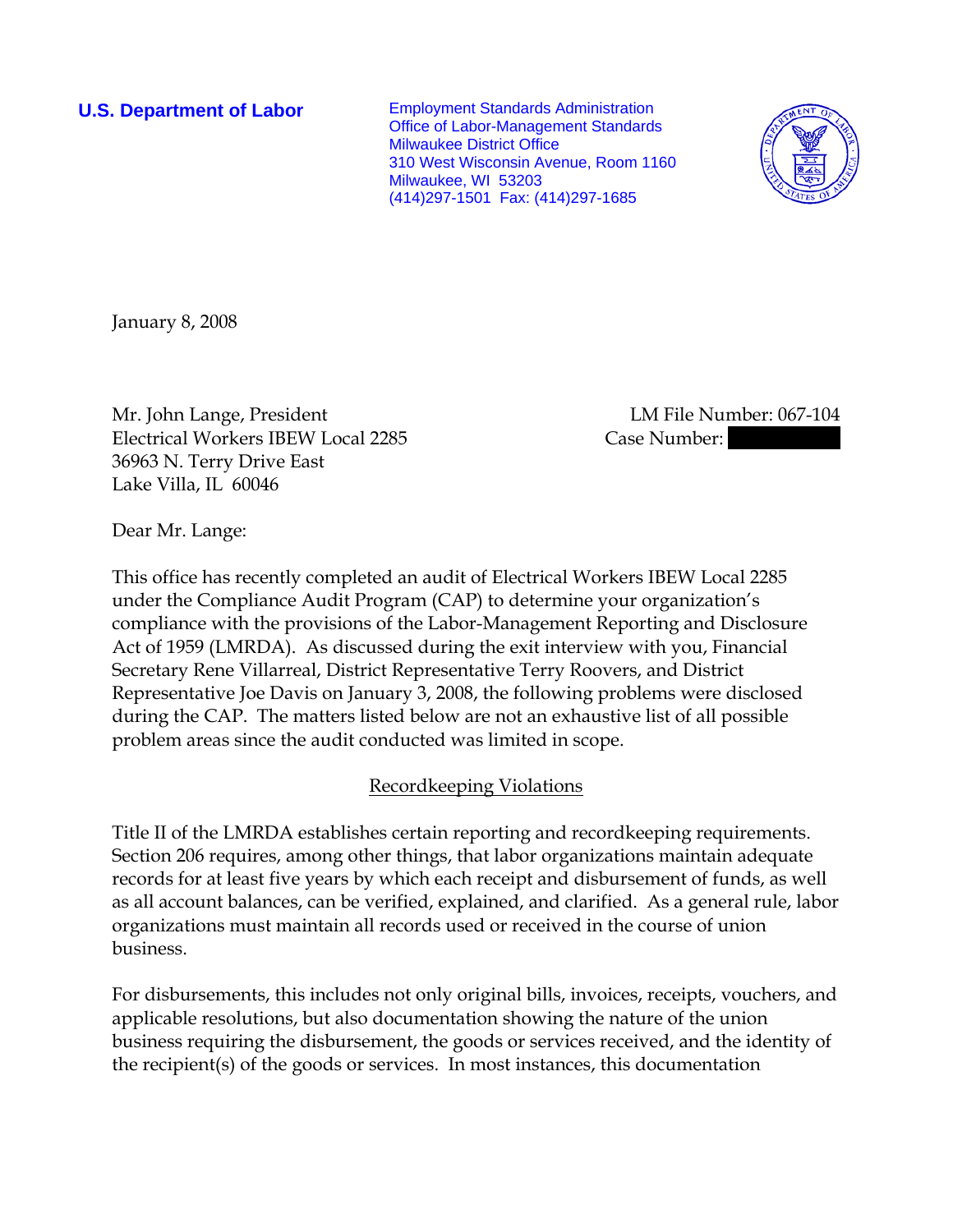Mr. John Lange January 8, 2008 Page 2 of 7

requirement can be satisfied with a sufficiently descriptive expense receipt or invoice. If an expense receipt is not sufficiently descriptive, a union officer or employee should write a note on it providing the additional information. For money it receives, the labor organization must keep at least one record showing the date, amount, purpose, and source of that money. The labor organization must also retain bank records for all accounts.

The audit of Local 2285's 2006 records revealed the following recordkeeping violations:

1. Reimbursed Expenses

Local 2285 did not retain adequate documentation for reimbursed expenses incurred by you and other officers totaling at least \$2,029.42. The audit revealed you and other officers incurred expenses for union-related travel and supplies. However, rather than receive payment for those expenses, you advised that Local 2285 issued payments to the officers for lost wages equal to the approximate amount of the expenses actually incurred. Further, the payments were also incorrectly reported to OLMS as salary and the Internal Revenue Service as taxable income.

As previously noted above, labor organizations must retain original receipts, bills, and vouchers for all disbursements. The president and financial secretary (or corresponding principal officers) of your union, who are required to sign your union's LM report, are responsible for properly maintaining union records.

# 2. Meal Expenses

Local 2285 did not require officers and employees to submit receipts for meal expenses totaling at least \$255.36. Local 2285 must maintain itemized receipts provided by restaurants to officers and employees. These itemized receipts are necessary to determine if such disbursements are for union business purposes and to sufficiently fulfill the recordkeeping requirement of LMRDA Section 206.

In addition to maintaining meal receipts, records of meal expenses must include written explanations of the union business conducted and the full names and titles of all persons who incurred the restaurant charges. Also, the records retained must identify the names of the restaurants where the officers or employees incurred meal expenses.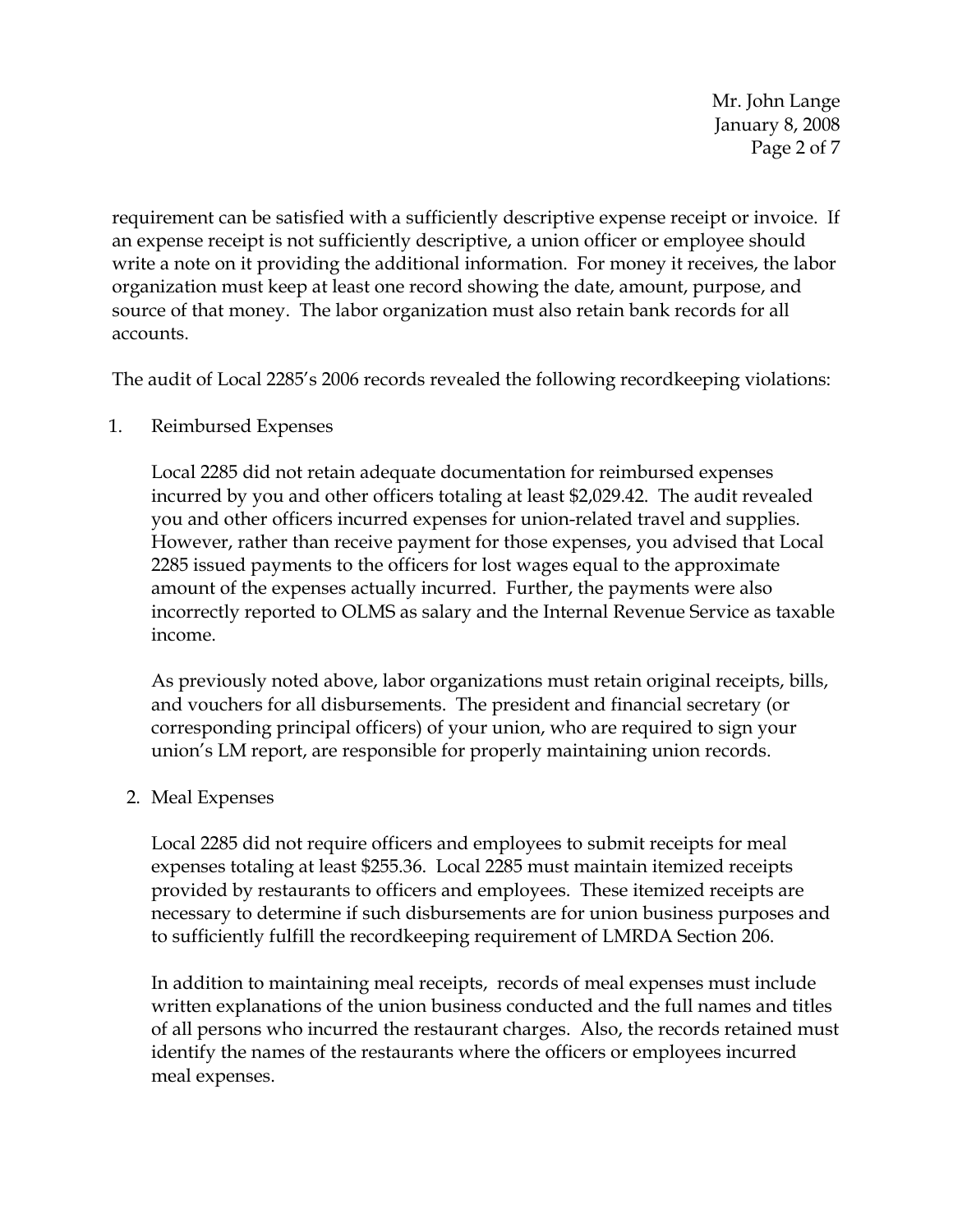Mr. John Lange January 8, 2008 Page 3 of 7

### 3. Lost Wages

Local 2285 did not retain adequate documentation for lost wage reimbursement payments to you, Financial Secretary Villarreal, and Vice President Steve Luckritz, totaling at least \$9,034.64. You advised that union personnel orally report the number of hours lost conducting union business to the treasurer, who records that number on the check stub and calculates the amount to be paid. However, the additional required information noted above was not retained. Local 2285 must maintain records in support of lost wage claims that identify each date lost wages were incurred, the number of hours lost on each date, the applicable rate of pay, and a description of the union business conducted. The audit found that Local 2285 did not maintain any supporting documentation with the required information for lost wages.

During the exit interview, I provided a sample of an expense voucher Local 2285 may use to satisfy this requirement. The sample identifies the type of information and documentation that the local must maintain for lost wages and other officer expenses.

Based on your assurance that Local 2285 will retain adequate documentation in the future, OLMS will take no further enforcement action at this time regarding the above violations.

# Reporting Violations

The audit disclosed a violation of LMRDA Section 201(b), which requires labor organizations to file annual financial reports accurately disclosing their financial condition and operations. The Labor Organization Annual Report (Form LM-3) filed by Local 2285 for fiscal year ending December 31, 2006 was deficient in the following areas:

1. Acquire/Dispose of Property

Item 13 (During the reporting period did your organization acquire or dispose of any assets in any manner other than by purchase or sale?) should have been answered, "Yes," because Local 2285 gave away pencils and various gift cards totaling more than \$500 during the year. Local 2285 must identify the type and value of any property received or given away in the additional information section of the LM report along with the identity of the recipient(s) or donor(s) of such property. Each recipient need not be itemized. Recipients can be described by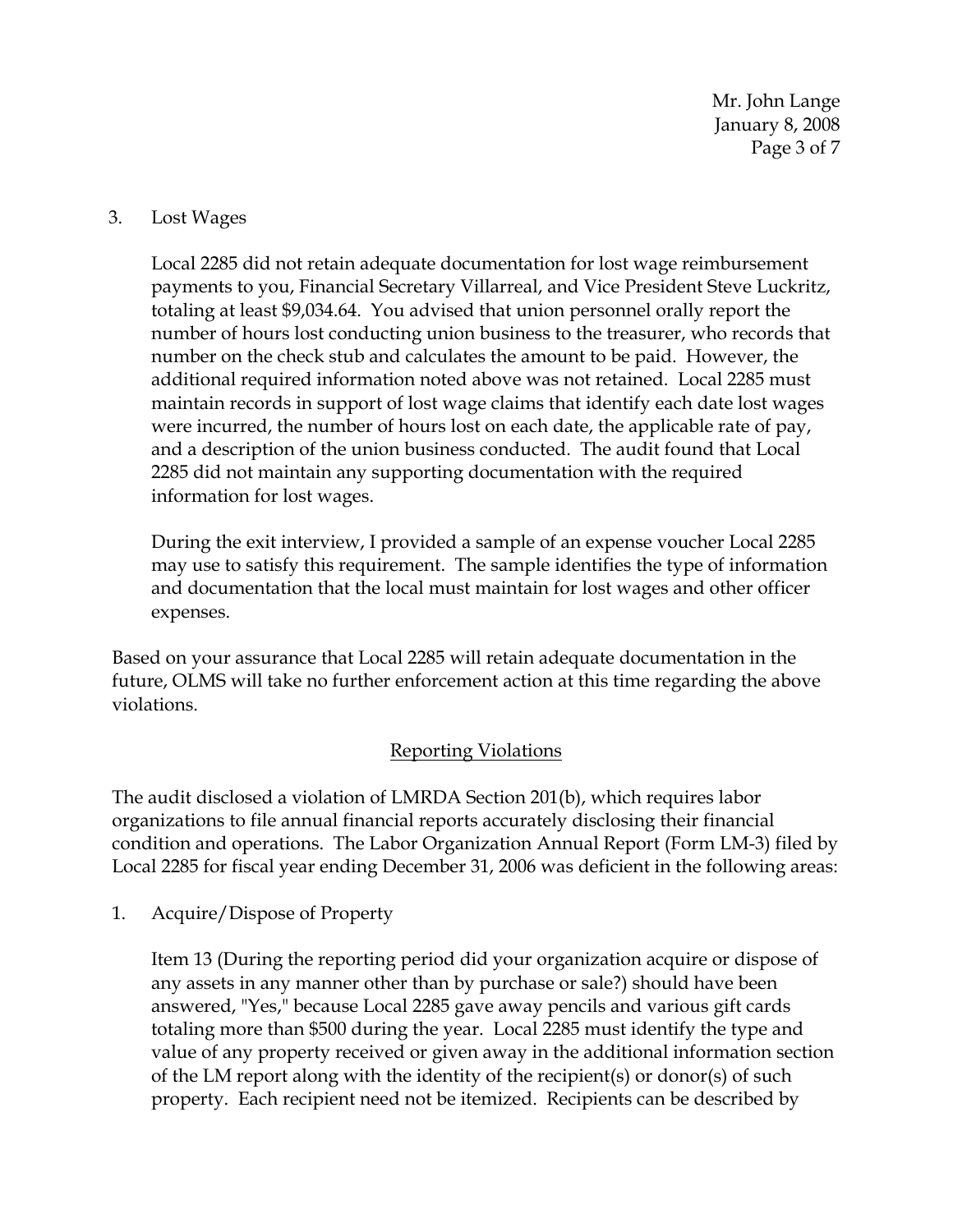Mr. John Lange January 8, 2008 Page 4 of 7

broad categories, if appropriate, such as "members" or "new retirees." In addition, the cost, book value, and trade-in allowance for assets that were traded in must be reported.

2. Disbursements to Officers

Local 2285 did not include some reimbursements to officers totaling at least \$2,000 in the amounts reported Item 24 (All Officers and Disbursements to Officers). It appears these payments were erroneously reported in Item 51 (Contributions, Gifts, and Grants).

As previous mentioned above, Local 2285 incorrectly reported reimbursed expenses totaling at least \$2,029.42 in Item 24, Column D (Gross Salary). For example, you received at least \$2,004.33 in reimbursed expenses but no payments are reported in Column E (Allowances and Other Disbursements). These payments appear to have been erroneously included in the amount reported in Column D.

Local 2285 must report most direct disbursements to officers and some indirect disbursements made on behalf of its officers in Column E of Item 24 (Allowances and Other Disbursements). A "direct disbursement" to an officer is a payment made to an officer in the form of cash, property, goods, services, or other things of value. See the instructions for Item 24 for a discussion of certain direct disbursements to officers that do not have to be reported in Item 24. An "indirect disbursement" to an officer is a payment to another party (including a credit card company) for cash, property, goods, services, or other things of value received by or on behalf of an officer. However, indirect disbursements for temporary lodging (such as a union check issued to a hotel) or for transportation by a public carrier (such as an airline) for an officer traveling on union business should be reported in Item 48 (Office and Administrative Expense).

3. Failure to File Bylaws

The audit disclosed a violation of LMRDA Section 201(a), which requires that a union submit a copy of its revised constitution and bylaws with its LM report when it makes changes to its constitution or bylaws. Local 2285 amended its constitution and bylaws in 1994, but did not file a copy with its LM report for that year. Local 2285 has now filed a copy of its constitution and bylaws.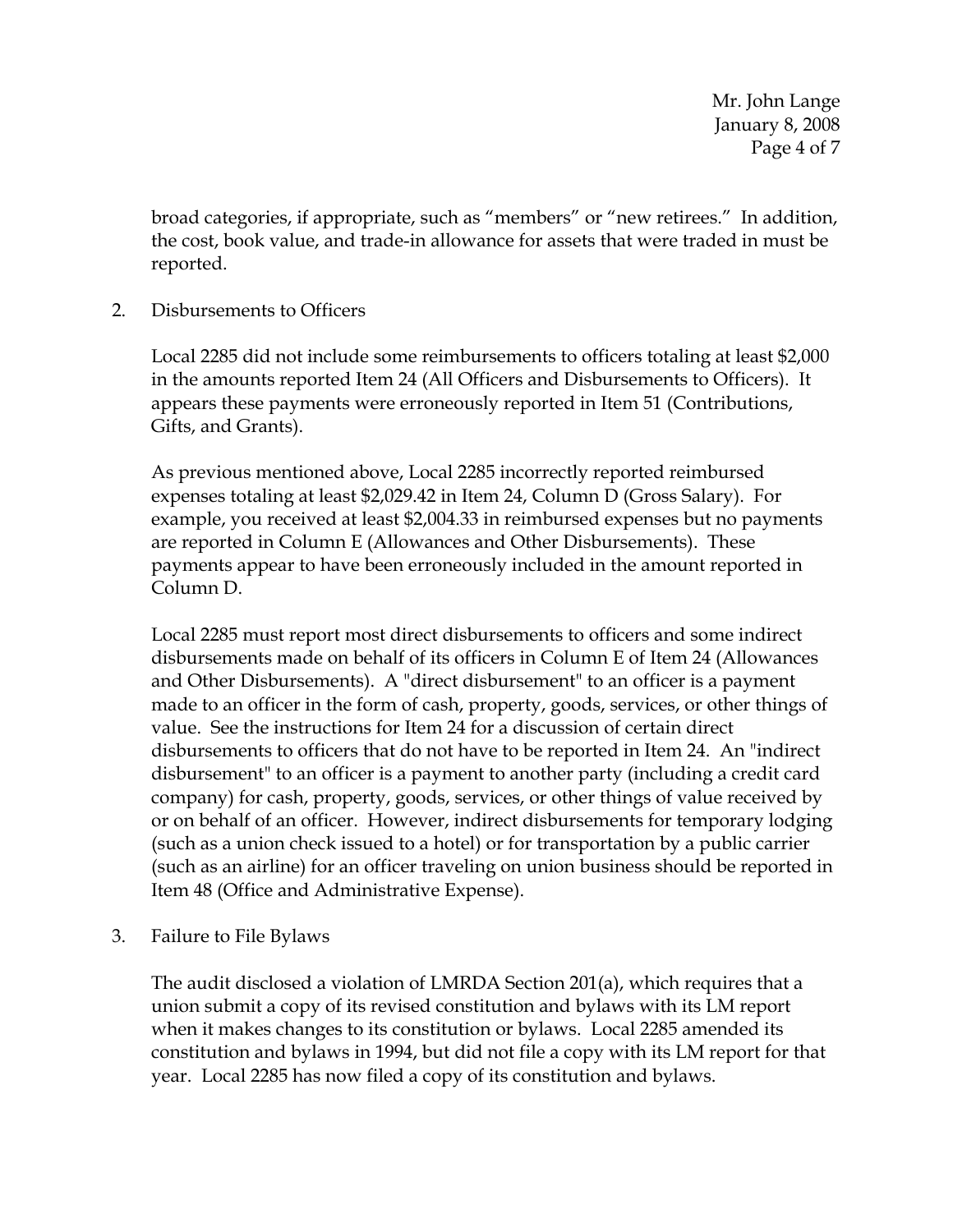Mr. John Lange January 8, 2008 Page 5 of 7

I am not requiring that Local 2285 file an amended LM report for 2006 to correct the deficient items, but Local 2285 has agreed to properly report the deficient items on all future reports it files with OLMS.

### Other Violation

The audit revealed a violation of LMRDA Section 502 (Bonding), which requires that union officers and employees be bonded for no less than 10 percent of the total funds those individuals or their predecessors handled during the preceding fiscal year.

The audit revealed that Local 2285's officers and employees were not bonded for the minimum amount required at the time of the audit. However, the union obtained adequate bonding coverage and provided evidence of this to OLMS during the audit. As a result, OLMS will take no further enforcement action regarding this issue.

# Other Issues

1. Signing Blank Checks

During the audit, you advised that you, Financial Secretary Rene Villarreal, and/or Treasurer Antony Roemer sign blank checks. The two signature requirement is an effective internal control of union funds. Its purpose is to attest to the authenticity of a completed document already signed. However, signing a blank check in advance does not attest to the authenticity of a completed check, and negates the purpose of the two signature requirement. OLMS recommends that Local 2285 review these procedures to improve internal control of union funds.

2. Retirement Gifts and Perfect Attendance Awards

During the audit, Financial Secretary Villarreal advised that when a member retires, he or she receives \$100 and a wallet. Local 2285 also awards \$400 to be split among those members with perfect meeting attendance once a year. Financial Secretary Villarreal stated that he writes a union check to himself, cashes the check, and distributes the cash to the retiree(s) or member(s) with perfect attendance. OLMS recommends that all disbursements be by check directly to the individual receiving the funds in order to ensure internal control over disbursements. As previously noted above, since the payee of these checks is Mr. Villarreal, the gifts and awards are considered direct disbursements for reporting purposes and must be included in the amount reported next to his name in Item 24, Column F